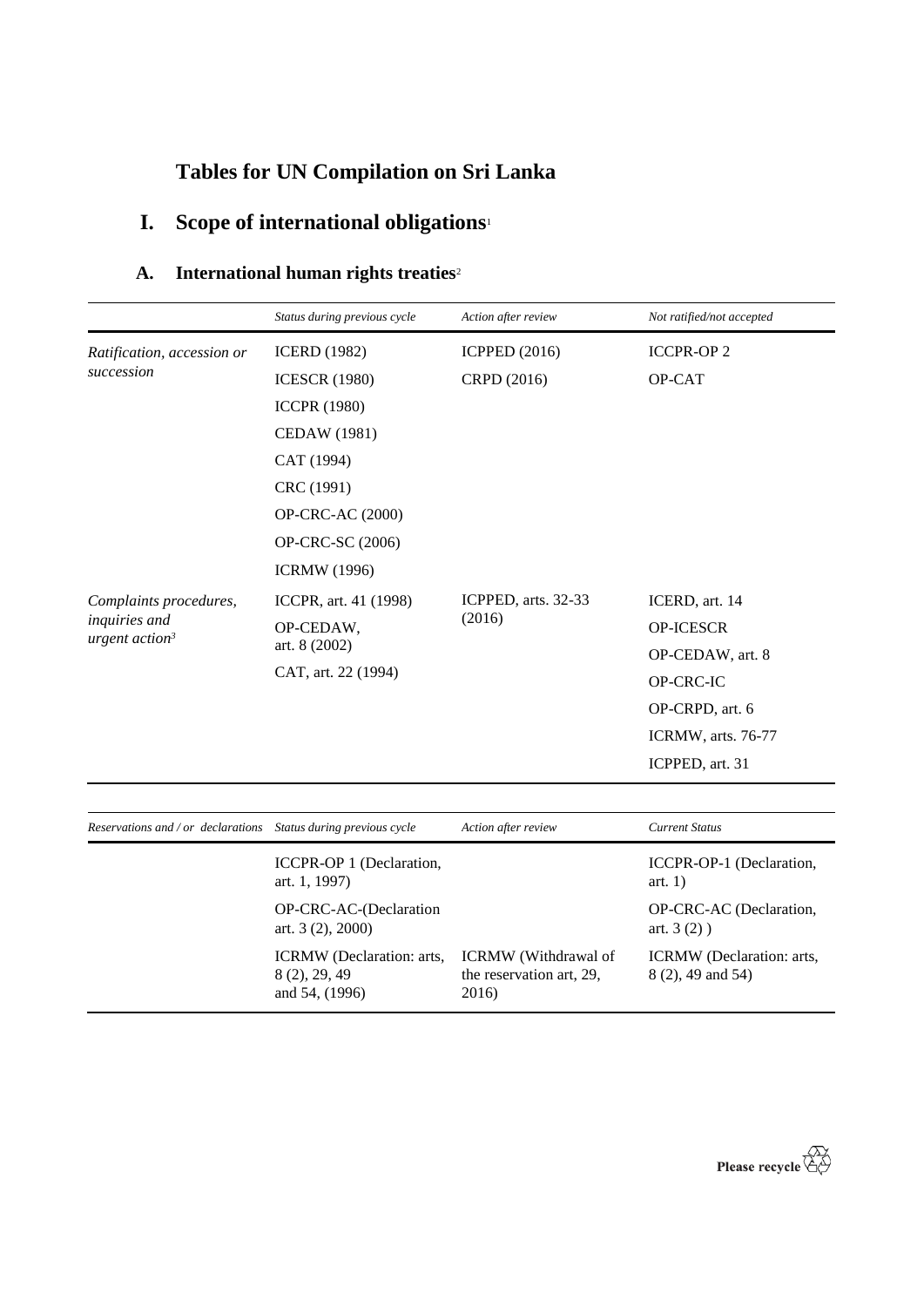|                                                                                                                        | Status during previous cycle                      | Action after review                  | Not ratified                                                                         |
|------------------------------------------------------------------------------------------------------------------------|---------------------------------------------------|--------------------------------------|--------------------------------------------------------------------------------------|
| Convention on the<br>Ratification, accession or<br>Prevention and Punishment<br>succession<br>of the Crime of Genocide |                                                   | Palermo Protocol <sup>5</sup> (2015) | Additional Protocols I, II<br>and III to the 1949 Geneva<br>Conventions <sup>6</sup> |
|                                                                                                                        | Geneva Conventions of 12<br>August $19494$        |                                      | Rome Statute of the<br>International Criminal Court                                  |
|                                                                                                                        | Convention against<br>Discrimination in Education |                                      | Conventions on refugees<br>and stateless persons <sup>7</sup>                        |
|                                                                                                                        | <b>ILO</b> fundamental<br>Conventions $8$         |                                      | <b>ILO Conventions Nos. 169</b><br>and $189^9$                                       |

### **B. Other main relevant international instruments**

## **II. Cooperation with human rights mechanisms and bodies**

## **A. Cooperation with treaty bodies**

| Treaty body         | Concluding observations<br>included in previous review | Latest report submitted<br>since previous review | Latest concluding<br>observations | Reporting status                                                                                                                                                           |
|---------------------|--------------------------------------------------------|--------------------------------------------------|-----------------------------------|----------------------------------------------------------------------------------------------------------------------------------------------------------------------------|
| <b>CERD</b>         |                                                        | 2015                                             | August 2016                       | Combined 18th to 19th<br>reports due In 2019                                                                                                                               |
| <b>CESRC</b>        | November 2010                                          | 2015                                             | June 2017                         | Sixth report due in<br>2022                                                                                                                                                |
| <b>HR</b> Committee |                                                        |                                                  | October 2014                      | Sixth periodic report<br>due in 2017                                                                                                                                       |
| <b>CEDAW</b>        | January 2011                                           | 2015                                             | February 2017                     | Ninth periodic report<br>due in 2021                                                                                                                                       |
| <b>CRC</b>          | October 2010                                           | 2016                                             |                                   | Combined fifth to<br>sixth reports pending<br>consideration; initial<br>report on OP-CRC-SC<br>overdue since 2008;<br>initial report on OP-<br>CRC-AC submitted in<br>2008 |
| <b>ICRMW</b>        | October 2009                                           | 2016                                             | September 2016                    | Third periodic report<br>in 2021                                                                                                                                           |

**Reporting status**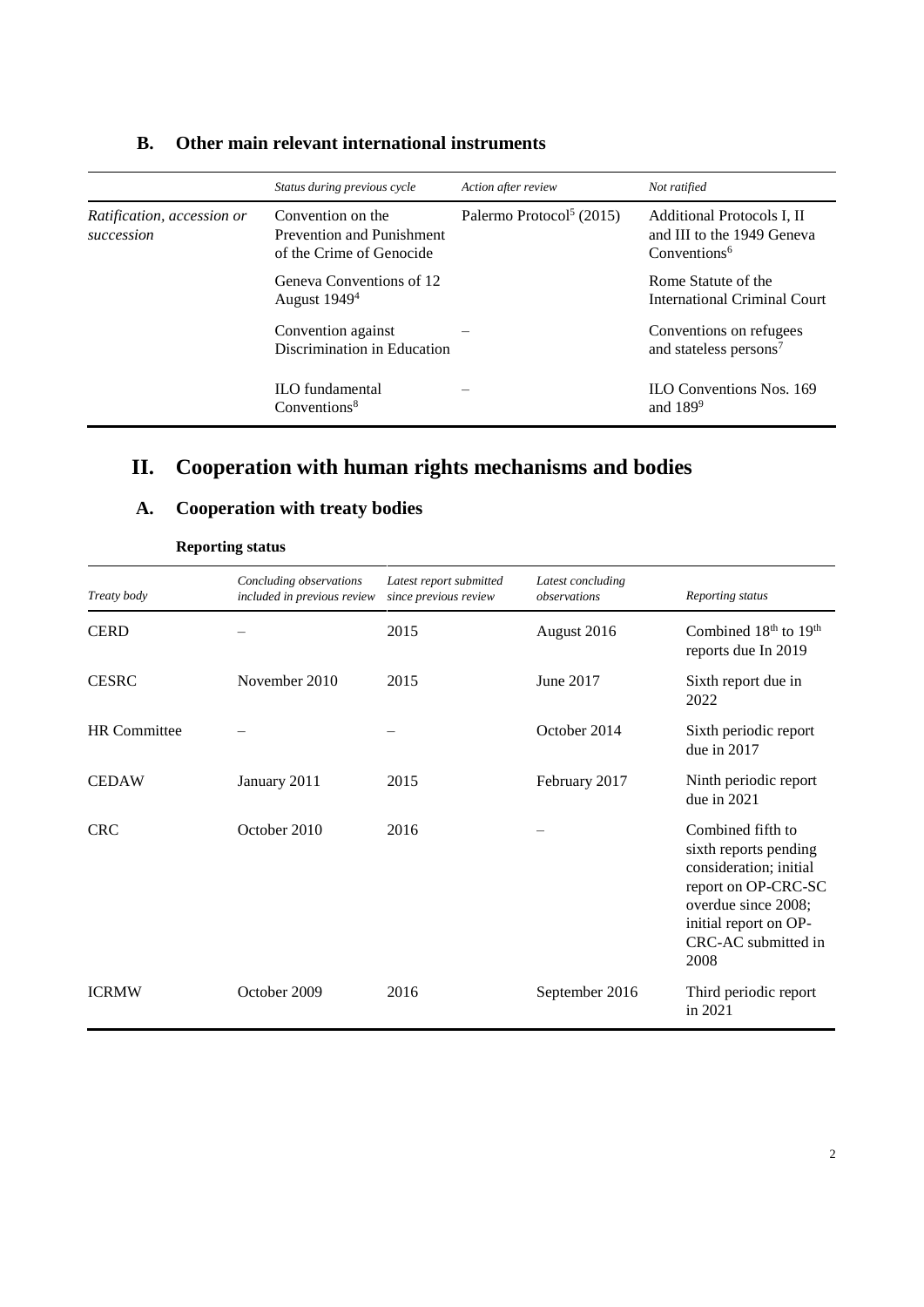| Treaty body         | Due in | Subject matter                                                                                                                                                                                                                                                                                                                                                                                                                                                                                                                                                                                                                                                                                                                                                                     | Submitted in                   |
|---------------------|--------|------------------------------------------------------------------------------------------------------------------------------------------------------------------------------------------------------------------------------------------------------------------------------------------------------------------------------------------------------------------------------------------------------------------------------------------------------------------------------------------------------------------------------------------------------------------------------------------------------------------------------------------------------------------------------------------------------------------------------------------------------------------------------------|--------------------------------|
| <b>CERD</b>         | 2017   | Legislative and policy measures to<br>ensure application of the<br>Convention, public education<br>campaigns on the rights of the<br>Convention, provide information on<br>the number and types of complaints<br>on racial discrimination and hate<br>crimes; right to due process and<br>strengthening the mandate of the<br>National Human Rights Institution;<br>protect the safety and security of<br>ethnic and ethno-religious<br>minorities and their places of<br>worship, legislation on hate speech<br>and prosecute the perpetrators of<br>hate speech, incitement to violence<br>and hate crimes, Access to basic<br>services and improve the<br>Adivasi/Veddah people's<br>socioeconomic situation in<br>consultation with the<br>Adivasi/Veddah people <sup>10</sup> |                                |
| <b>CESCR</b>        | 2019   | Constitutional reform process,<br>including the adoption of a<br>comprehensive Bill of Rights that<br>fully incorporates economic,<br>social and cultural rights; Private<br>and public land under the control<br>of the military, ensure its<br>restitution; Official Languages<br>Law and National Trilingual<br>Policy <sup>11</sup>                                                                                                                                                                                                                                                                                                                                                                                                                                            |                                |
| <b>HR</b> Committee | 2015   | Impartial processes for<br>appointments to the judiciary and<br>other independent bodies;<br>Unlawful use of force and<br>violations of the right to life by<br>State agents and/or by<br>paramilitary groups; Investigation,<br>prosecution and punishment<br>perpetrators of enforced<br>disappearance and establish the<br>whereabouts of missing persons;<br>Intimidation or harassment taken<br>against persons exercising their<br>right to freedom of expression <sup>12</sup><br>Discriminatory provisions of the<br>Land Development Ordinance;                                                                                                                                                                                                                           | Ongoing dialogue <sup>16</sup> |

#### **Responses to specific follow-up requests from concluding observations**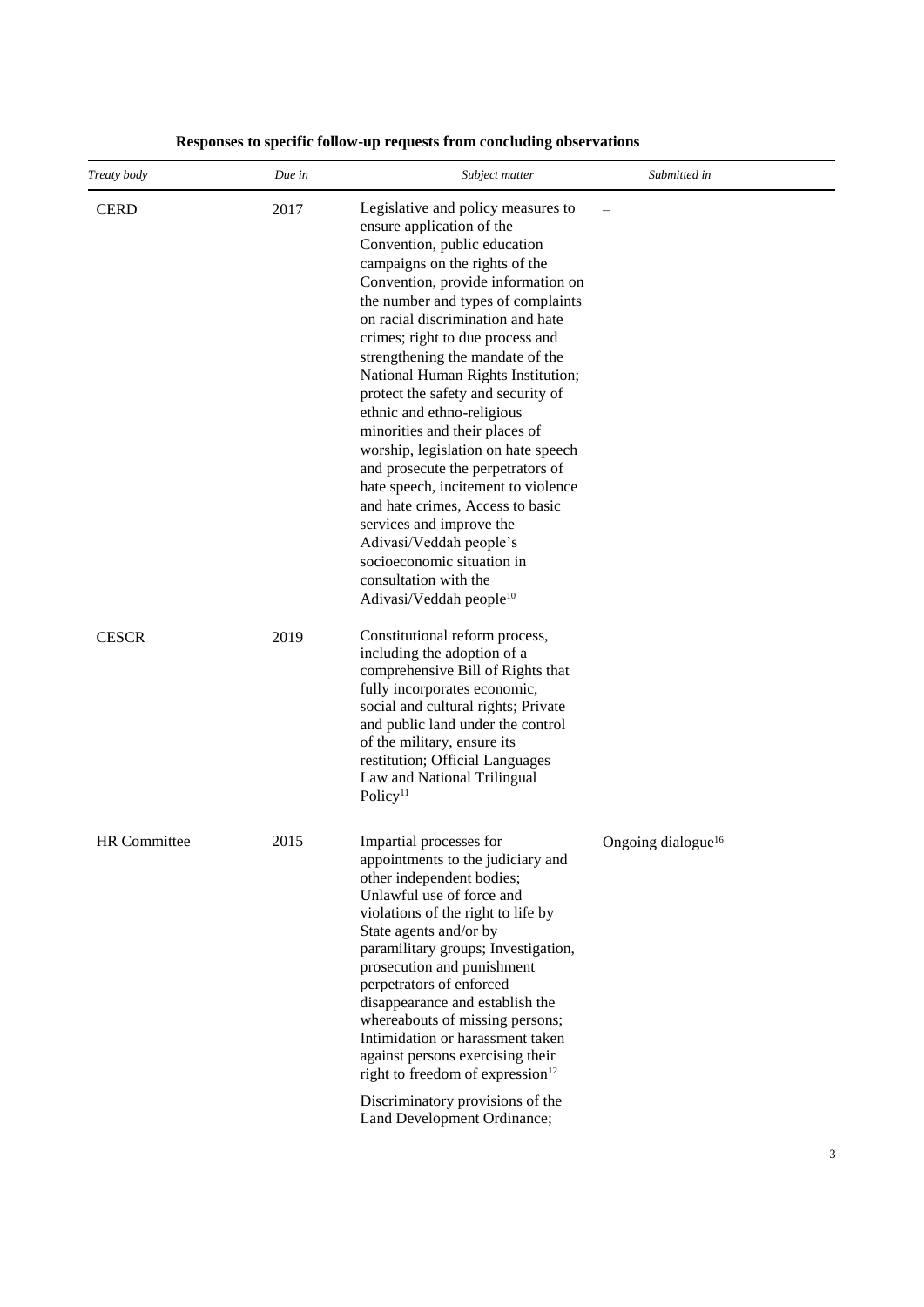| Views               |                 |                  |
|---------------------|-----------------|------------------|
| Treaty body         | Number of views | <b>Status</b>    |
| <b>HR</b> Committee | $2^{17}$        | Ongoing dialogue |
|                     |                 |                  |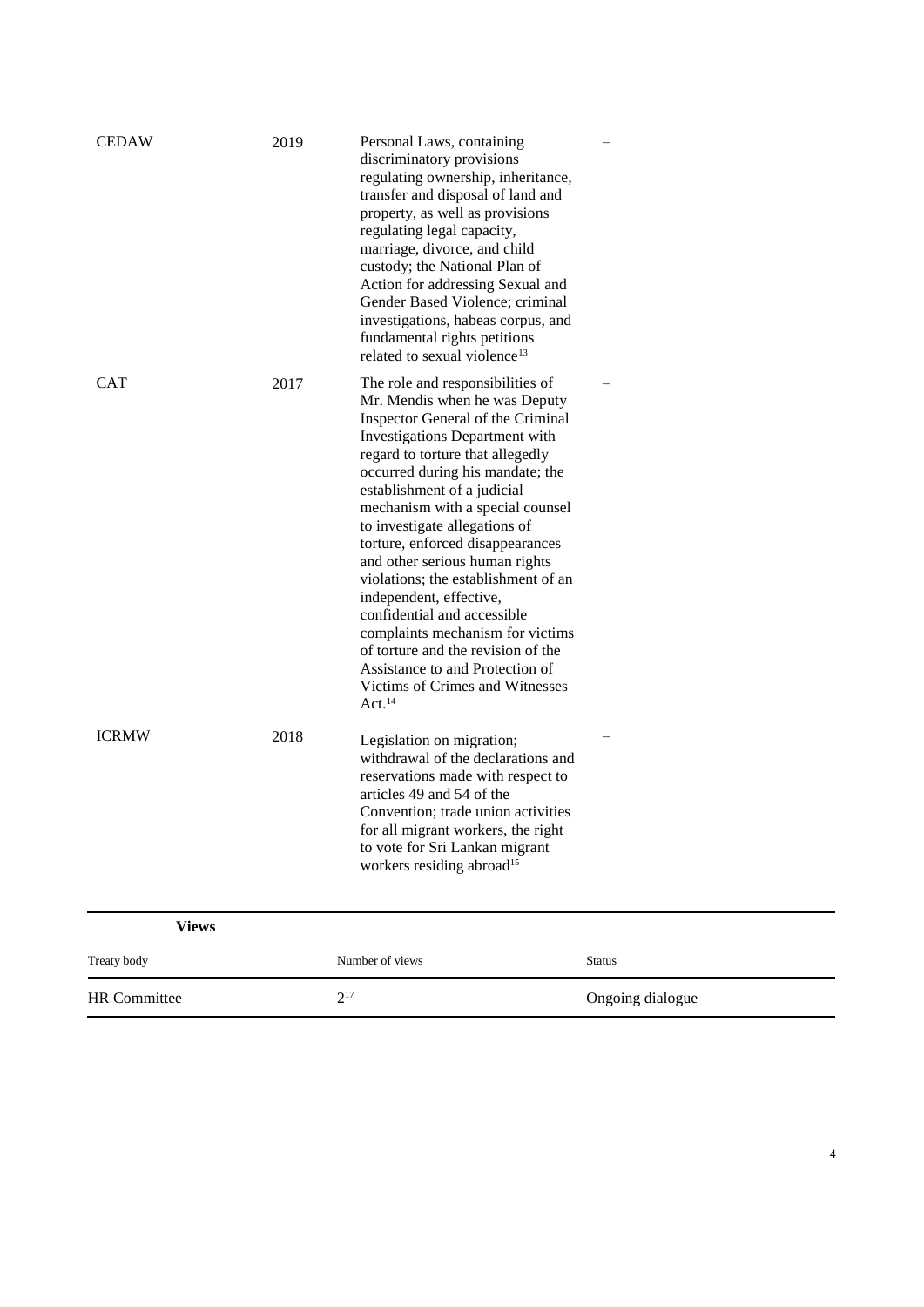|                               | Status during previous cycle                                                                  | Current status                                                                                                                                                                                      |
|-------------------------------|-----------------------------------------------------------------------------------------------|-----------------------------------------------------------------------------------------------------------------------------------------------------------------------------------------------------|
| Standing invitations          | N <sub>0</sub>                                                                                | Yes $(2015)$                                                                                                                                                                                        |
| Visits undertaken             |                                                                                               | Special Rapporteur on the human<br>rights of internally displaced persons<br>$(2-6$ December 2013)                                                                                                  |
|                               |                                                                                               | Special Rapporteur on the rights of<br>migrants (19-26 May 2014)                                                                                                                                    |
|                               |                                                                                               | Working Group on Enforced or<br><b>Involuntary Disappearance (9-18)</b><br>November 2015)                                                                                                           |
|                               |                                                                                               | Special Rapporteur on torture and<br>other cruel, inhuman or degrading<br>treatment or punishment and Special<br>Rapporteur on the independence of<br>judges and lawyers (29 April – 7 May<br>2016) |
|                               |                                                                                               | Special Rapporteur on minority issues<br>(10-20 October 2016)                                                                                                                                       |
|                               |                                                                                               | Special Rapporteur on the promotion<br>and protection of human rights while<br>countering terrorism (10-14 July<br>2017)                                                                            |
| Visits agreed to in principle |                                                                                               | Special Rapporteur on the promotion<br>of truth, justice, reparation and<br>guarantees of non-recurrence (10-23<br>October 2017)                                                                    |
| Visits requested              | Working Group on<br>Disappearances (requested in<br>2009, 2010 and 2011)                      | Special Rapporteur on extrajudicial,<br>summary or arbitrary executions<br>(reminder)                                                                                                               |
|                               | Independent Expert on minority<br>issues (requested in 2010)                                  | Special Rapporteur on the situation of<br>human rights defenders (reminder)                                                                                                                         |
|                               | Special Rapporteur on human<br>rights defenders (requested in<br>2008)                        | Special Rapporteur on the rights of<br>freedom of peaceful assembly and<br>association (reminder)                                                                                                   |
|                               | Special Rapporteur on freedom of<br>expression (requested in 2009)                            | Working Group on discrimination<br>against women in law and in practice                                                                                                                             |
|                               | Special Rapporteur on<br>extrajudicial executions<br>(requested in 2009, reminder in<br>2010) | (requested)                                                                                                                                                                                         |
|                               | Special Rapporteur on freedom of<br>association and assembly<br>(Requested in 2011)           |                                                                                                                                                                                                     |

## **B. Cooperation with special procedures**<sup>18</sup>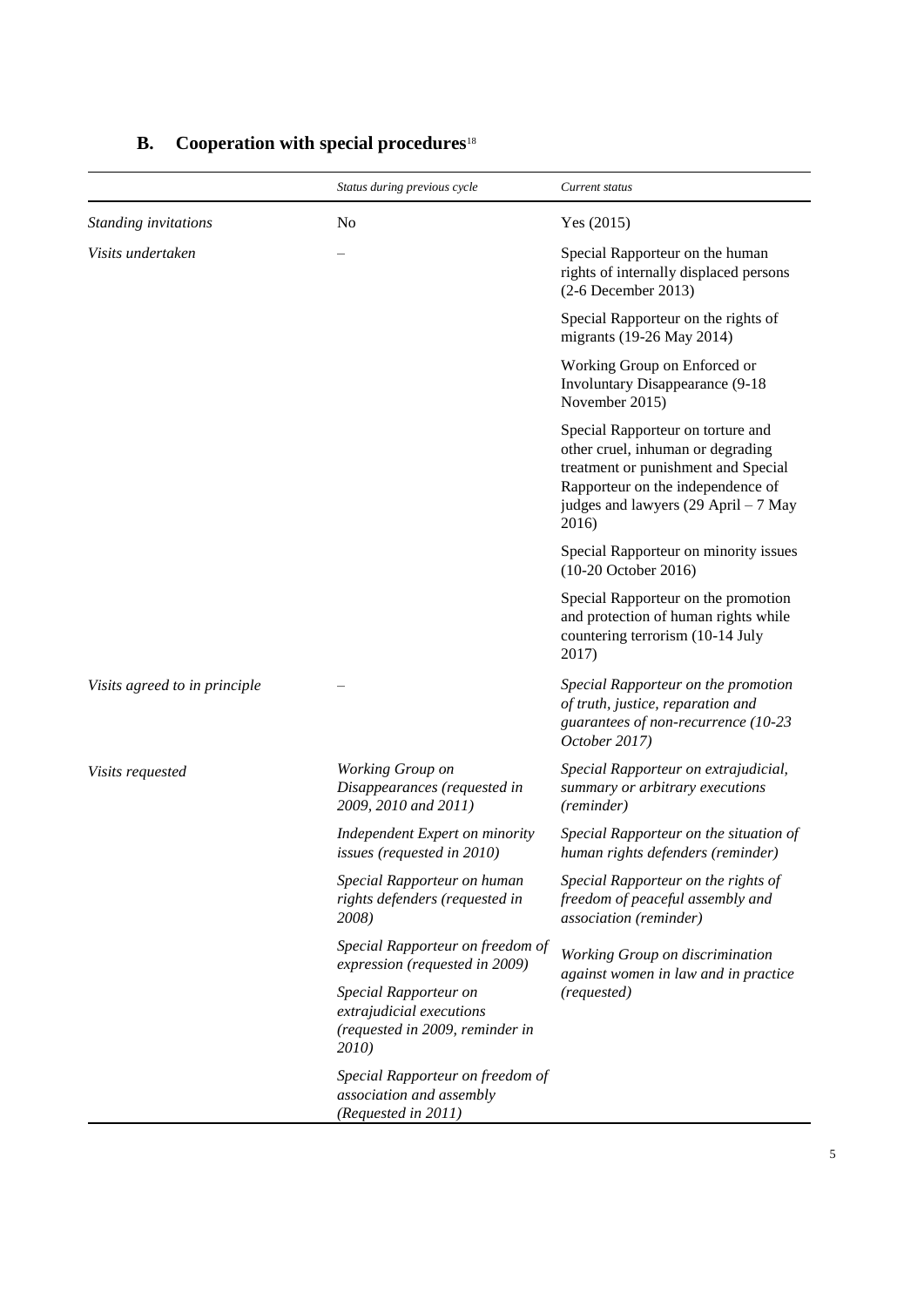During the period under review, 30 communications were sent. The Government replied to 21 communications

#### **C. Status of national human rights institutions**<sup>19</sup>

| National human rights institution               | Status during previous cycle | Status during present cycle <sup>20</sup> |
|-------------------------------------------------|------------------------------|-------------------------------------------|
| Human Rights Commission of Sri<br>Lanka (HRCSL) | B(2009)                      | B (Not reviewed)                          |

*Notes*

- $1$  Unless indicated otherwise, the status of ratification of instruments listed in the table may be found on the official website of the United Nations Treaty Collection database, Office of Legal Affairs of the United Nations Secretariat, http://treaties.un.org/. Please also refer to the United Nations compilation on Sri Lanka from the previous cycle (A/HRC/WG.6/14/LKA/2).
- <sup>2</sup> The following abbreviations have been used in the universal periodic review document:

| <b>ICERD</b>     | International Convention on the Elimination of All Forms of     |
|------------------|-----------------------------------------------------------------|
|                  | Racial Discrimination                                           |
| <b>ICESCR</b>    | International Covenant on Economic, Social and Cultural         |
|                  | Rights                                                          |
| <b>OP-ICESCR</b> | <b>Optional Protocol to ICESCR</b>                              |
| <b>ICCPR</b>     | International Covenant on Civil and Political Rights            |
| <b>ICCPR-OP1</b> | <b>Optional Protocol to ICCPR</b>                               |
| <b>ICCPR-OP2</b> | Second Optional Protocol to ICCPR, aiming at the abolition of   |
|                  | the death penalty                                               |
| <b>CEDAW</b>     | Convention on the Elimination of All Forms of Discrimination    |
|                  | against Women                                                   |
| <b>OP-CEDAW</b>  | Optional Protocol to CEDAW                                      |
| <b>CAT</b>       | Convention against Torture and Other Cruel, Inhuman or          |
|                  | Degrading Treatment or Punishment                               |
| OP-CAT           | Optional Protocol to CAT                                        |
| <b>CRC</b>       | Convention on the Rights of the Child                           |
| OP-CRC-AC        | Optional Protocol to CRC on the involvement of children in      |
|                  | armed conflict                                                  |
| OP-CRC-SC        | Optional Protocol to CRC on the sale of children, child         |
|                  | prostitution and child pornography                              |
| OP-CRC-IC        | Optional Protocol to CRC on a communications procedure          |
| <b>ICRMW</b>     | International Convention on the Protection of the Rights of All |
|                  | Migrant Workers and Members of Their Families                   |
| <b>CRPD</b>      | Convention on the Rights of Persons with Disabilities           |
| <b>OP-CRPD</b>   | <b>Optional Protocol to CRPD</b>                                |
| <b>ICPPED</b>    | International Convention for the Protection of All Persons      |
|                  | from Enforced Disappearance.                                    |

- <sup>3</sup> Individual complaints: ICCPR-OP 1, art. 1; OP-CEDAW, art. 1; OP-CRPD, art. 1; OP-ICESCR, art. 1; OP-CRC-IC, art. 5; ICERD, art. 14; CAT, art. 22; ICRMW, art. 77; and ICPPED, art. 31. Inquiry procedure: OP-CEDAW, art. 8; CAT, art. 20; ICPPED, art. 33; OP-CRPD, art. 6; OP-ICESCR, art. 11; and OP-CRC-IC, art. 13. Inter-State complaints: ICCPR, art. 41; ICRMW, art. 76; ICPPED, art. 32; CAT, art. 21; OP-ICESCR, art. 10; and OP-CRC-IC, art. 12. Urgent action: ICPPED, art. 30.
- <sup>4</sup> Geneva Convention for the Amelioration of the Condition of the Wounded and Sick in Armed Forces in the Field (First Convention); Geneva Convention for the Amelioration of the Condition of Wounded, Sick and Shipwrecked Members of Armed Forces at Sea (Second Convention); Geneva Convention relative to the Treatment of Prisoners of War (Third Convention); Geneva Convention